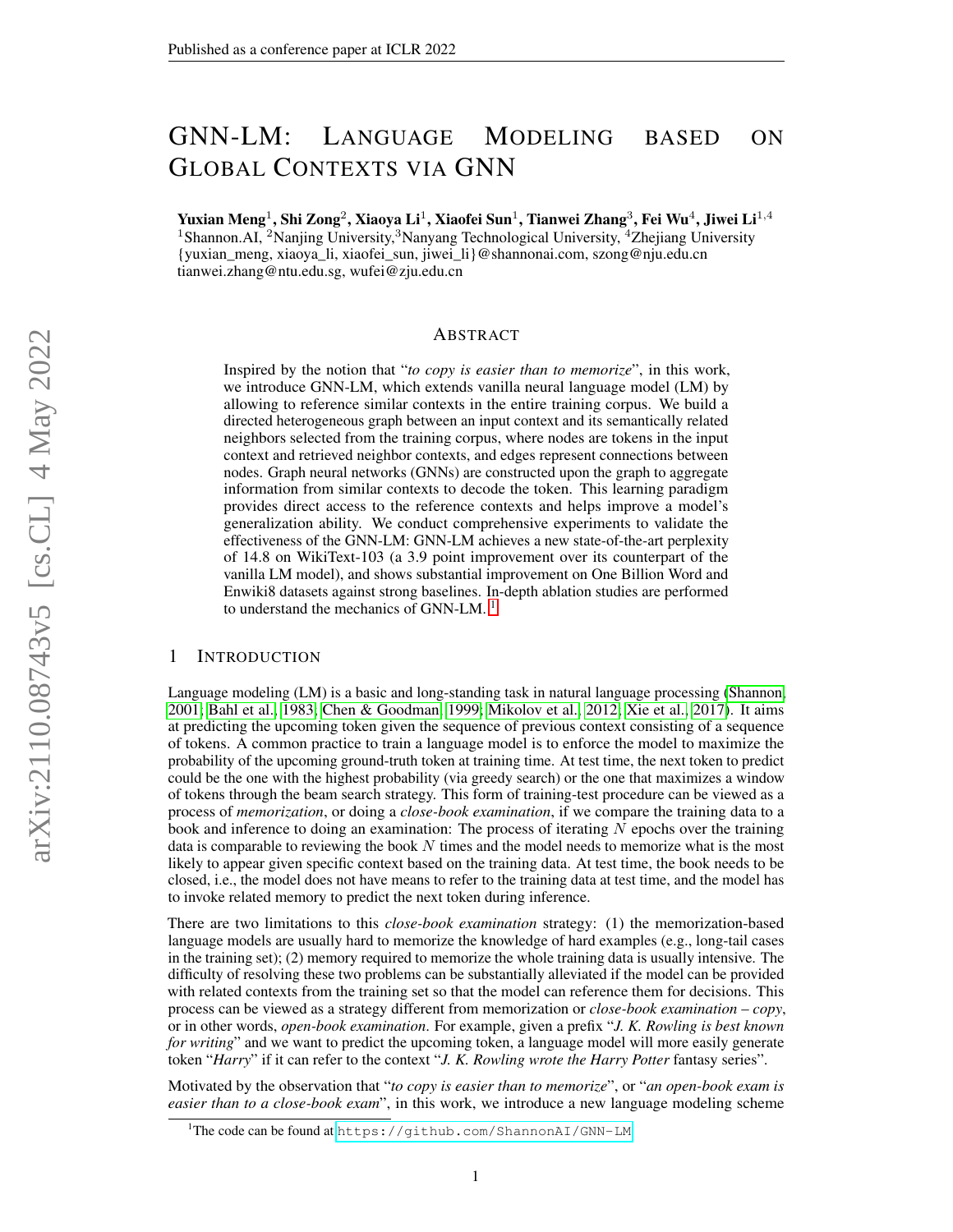

<span id="page-1-0"></span>Figure 1: An overview of the proposed GNN-LM model pipeline. *Left*: Given an input context  $c_t = (w_1, \dots, w_{t-1})$  (here the context is "*The movie is*"), a base LM model encodes it into a high-dimensional representation  $h_t$ , which is then used to query the training datastore to retrieve the nearest contexts along with the visited tokens (marked in red). *Right*: The tokens in the input context and the retrieved tokens comprise a graph and are viewed as two types of nodes: nodes from the original text and nodes from the neighbor text. Intra-context edges link tokens within the same input, and inter-context edges link tokens from the retrieved contexts to the original context. After modeling the graph as a whole with GNNs, we use the updated representation of  $w_{t-1}$  (token "*is*" in this example) to compute the likelihood of the next token.

– GNN-LM, which provides an LM model with the ability to reference similar contexts from the entire training corpus as cues for prediction. The similar contexts, defined as the  $k$  neighbors of the input in the training corpus, are served as additional references for the model to predict the next token. To integrate retrieved neighbors with the input, we build a directed heterogeneous graph on top of the input and the extracted contexts, where nodes are the tokens and edges represent the connections between them. We define two types of nodes – the original node from the input context and the neighbor node from the extracted contexts, and two types of edges – the inter-context edge and the intra-context edge that respectively associate inter (i.e., between retrieved contexts and input contexti.e., context within the input) and intra (i.e., context within the inputi.e., context in the retrieved sentences) contexts. A graph neural network (GNN) is employed to aggregate information from both inter-context and intra-context, which is used to generate the target token. We observe that the proposed scheme retrieves the related contexts as references, making it significantly easier for the model to predict upcoming words in the LM task.

We further combine GNN-LM with  $kNN-LM$  [\(Khandelwal et al., 2019\)](#page-10-0), an orthogonal technique enhancing language models, to improve the overall performance of our model. We carry out experiments on three widely used language modeling benchmarks: WikiText-103, One Billion Word and Enwik8. Experimental results show that our proposed framework outperforms the strong baseline on all three benchmarks. Specifically, applying the GNN-LM framework to a strong base LM leads to substantial performance boost (-1.9 perplexity) on WikiText-103, and combining with  $kNN-LM$  achieves a new state-of-the-art perplexity of  $14.8 - a$  3.9 point improvement over the base LM. We perform comprehensive analyses including complexity analysis and the effects of different components to better understand the mechanics of GNN-LM.

## 2 GNN-LM

#### 2.1 OVERALL PIPELINE

We present the overall pipeline of our model in Figure [1.](#page-1-0) At each time step  $t$ , a neural language model (LM)  $f(\cdot)$  first encodes a sequence of context tokens  $c_t = (w_1, w_2, ..., w_{t-1})$  to a high-dimensional representation  $h_t = f(c_t) \in \mathbb{R}^d$ , where d is the dimension of hidden states. Then a transformation matrix  $W \in \mathbb{R}^{V \times d}$  is used to estimate the probability of the t-th token  $p(w_t|c_t) = \text{softmax}(Wh_t)$ , where  $V$  is the size of the vocabulary. We augment the vanilla neural language model by allowing it to reference samples in the training set that are similar to the current decoded sequence. Concretely, we leverage a novel self-attention augmented Graph Neural Network (GNN) on top of the vanilla LM to enable message passing between the context  $c$  and retrieved reference tokens from the training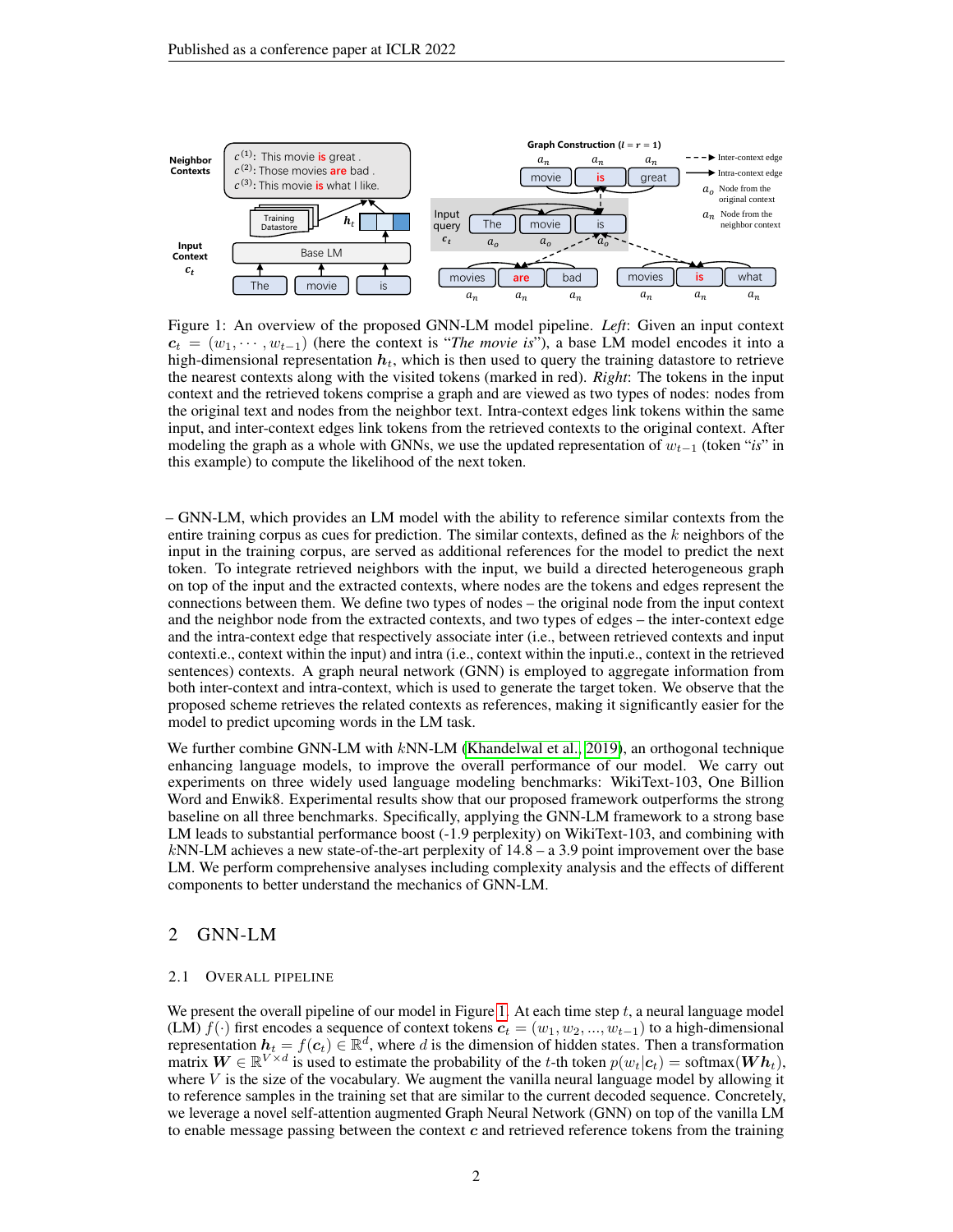set, updating the representation  $h_t$  generated by the vanilla LM. The updated representation, which aggregates additional information from reference tokens, is then used to estimate  $p_{LM}(w_t|c_t)$ .

## <span id="page-2-1"></span>2.2 GRAPH CONSTRUCTION

The first step of our proposed framework is to build a graph capturing the connections between the context tokens  $c_t = (w_1, w_2, ..., w_{t-1})$  and those similar to  $c_t$  in the training set. To this end, we construct a directed heterogeneous graph, where the nodes are tokens from  $c_t$  or the tokens from the neighbor contexts retrieved from the training set, and the edges represent different relationships between the nodes to be discussed below.

Formally, we define a graph as  $\mathcal{G} = (\mathcal{V}, \mathcal{E}, \mathcal{A}, \mathcal{R}, \tau, \phi)$ , where V is a collection of nodes v and  $\mathcal{E}$ is a collection of edges e. We define two types of nodes  $A = \{a_o, a_n\}$ , where  $a_o$  means that the node is within the input  $c_t$ .  $a_n$  means the node is in  $\mathcal{N}(c_t)$ , the set of extracted contexts within the neighborhood of  $c_t$ . We also define two types of edges  $\mathcal{R} = \{r_{\text{inter}}, r_{\text{intra}}\}$ , where  $r_{\text{inter}}$  means inter-context connection (from  $a_n$  nodes to  $a_o$  nodes) and  $r_{intra}$  means intra-context connection (between two nodes of same type). Each token within the input is a node of type  $a<sub>o</sub>$ , and edges of type  $r_{\text{intra}}$  are constructed from node  $w_i$  to  $w_j$  ( $i \leq j$ ), which can be viewed as a graph interpretation of the transformer structure. Both nodes and edges are associated with their respective type mapping functions  $\tau(v): V \to A$  and  $\phi(e): \mathcal{E} \to \mathcal{R}$ .

For an input context  $c_t$ , we retrieve k nearest neighbors  $\mathcal{N}(c_t) = \{c_{t_1}^{(1)},...,c_{t_k}^{(k)}\}$  of  $c_t$  from the training set as follows: we first use  $h_t$  to query the cached representations of all tokens for training samples, where the cached representations are obtained by a pretrained LM. The distance is measured by the cosine similarity<sup>[2](#page-2-0)</sup>, and we retrieve the top K tokens denoted by  $\{w_j^{(i)}\}$ . The superscript <sup>(i)</sup> denotes the *i*-th training sample and the subscript *j* denotes the *j*-th time step.  $w_j^{(i)}$  thus means that the j-th time step of the *i*-th training sample is retrieved as one of the nearest neighbors to  $h_t$ .  $w_j^{(i)}$  is expanded to  $c_j^{(i)}$  by adding both left and right contexts, where  $c_j^{(i)} = \{w_{j+p}^{(i)}\}_{p=-l}^r$ , where  $l$  and  $r$ respectively denote the left and right window size. The corresponding representations  $\{\bm h_{j+p}^{(i)}\}_{p=-l}^r$ are used as the initialized node embeddings

Different from kNN-LM [\(Khandelwal et al., 2019\)](#page-10-0) that uses  $w_{j+1}^{(i)}$ , which is the token right after the retrieved token  $w_j^{(i)}$ , to directly augment the output probability, we explicitly take advantage of all contextual tokens near  $w_{t_i}^{(i)}$  as additional information in the form of graph nodes. In this way, the model is able to reference similar *contexts* in the training set and leverage the corresponding ground-truth target tokens via the heterogeneous graph built on both the original input tokens and the context reference tokens.

For the neighbor context window size l and r, we set  $l = r = 1$  in all experiments. During experiments, we find that using shallow (i.e. 3) GNN layers and adding  $r_{\text{intra}}$  edges between adjacent tokens can alleviate overfitting. Since a 3-layer GNN only aggregates information from 3-hop nodes in the graph, using larger  $l$  and  $r$  have no influence on GNN representations.

### 2.3 GNN ON THE CONSTRUCTED GRAPH

We now use graph neural networks (GNNs) to aggregate and percolate the token information based on the graph constructed in Section [2.2.](#page-2-1) In this work, to accommodate the modeling of  $r_{\text{intra}}$  from node  $w_i$  to  $w_j$  ( $i \leq j$ ) within  $c_t$ , where Transformer with self-attention is usually adopted, we extend the self-attention mechanism to  $r_{\text{inter}}$ , and construct a self-attention augmented GNN.

Specifically, the *l*-th layer representation of node *n* is computed by (here we use the superscript  $\lbrack$ <sup>[*l*]</sup> to represent the  $l$ -th layer):

$$
\boldsymbol{h}_n^{[l]} = \underset{\forall s \in \mathcal{N}(n)}{\text{Aggregation}}(\text{Attention}(s, e, n) \cdot \text{Feature}(s, e, n)) + \boldsymbol{h}_n^{[l-1]}.
$$
\n(1)

Attention(s, e, n) estimates the importance of the source node s on target node n with relationship e, Feature(s, e, n) is the information feature that s should pass to n, and Aggregate( $\cdot$ ) aggregates the

<span id="page-2-0"></span><sup>&</sup>lt;sup>2</sup>In practice, we use FAISS [\(Johnson et al., 2019\)](#page-10-1) for fast approximate  $kNN$  search.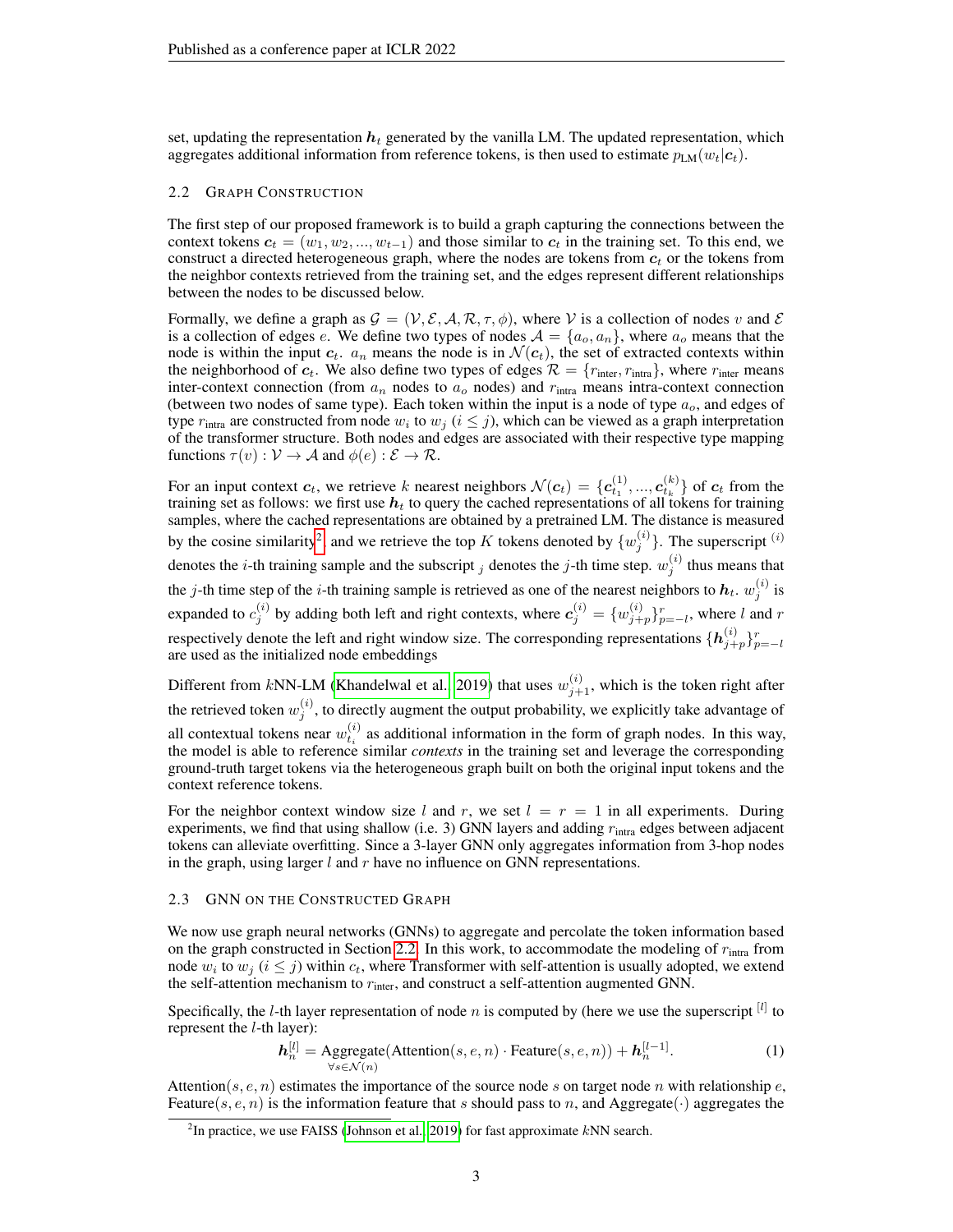neighborhood message with the attention weights. To draw on the information in the heterogeneous graph, we use different sets of parameters for different node types  $\tau(\cdot)$  and different edge types  $\phi(\cdot)$ akin to [Hu et al.](#page-10-2) [\(2020\)](#page-10-2).

Attention Similar to the multi-head attention mechanism of Transformer [\(Vaswani et al., 2017\)](#page-12-1), the Attention $(\cdot, \cdot, \cdot)$  operator in our model consists of h heads, which compute attention weights independently, followed by concatenation to get the final output. For simplicity, we only describe the single-head situation below. For each edge  $(s, e, n)$ , the representation of target node n is mapped to a query vector  $Q(n)$ , and the representation of source node s is mapped to a key vector  $K(s)$ . The scaled inner-production is then used to compute the attention weight between  $Q(n)$  and  $K(s)$ , which is further normalized over all edges that have the same edge type:

$$
K(s) = \mathbf{W}_{\tau(s)}^k \mathbf{h}_s^{[l-1]}, \quad Q(n) = \mathbf{W}_{\tau(n)}^q \mathbf{h}_n^{[l-1]},
$$
  
Attention(s, e, n) =  $\frac{1}{Z} \exp\left(K(s) \mathbf{W}_{\phi(e)}^{\text{ATT}} Q(n)^\top \cdot \frac{\boldsymbol{\mu}_{\langle \tau(s), \phi(e), \tau(n) \rangle}}{\sqrt{d}}\right),$   

$$
Z = \sum_{s' \in \mathcal{N}(n), e' \in \phi(e)} \text{Attention}(s', e', n),
$$
 (2)

where d is the hidden dimensionality, and  $W_{\tau(s)}^q \in \mathbb{R}^{d \times d}$ ,  $W_{\tau(n)}^k \in \mathbb{R}^{d \times d}$ ,  $W_{\phi(e)}^{\text{ATT}} \in \mathbb{R}^{d \times d}$ ,  $\mu \in \mathbb{R}^{|\mathcal{A}| \times |\mathcal{R}| \times |\mathcal{A}|}$  are learnable model parameters.

Feature Parallel to the calculation of attention weights, we propagate information from source node  $s$  to target node  $n$ . The single-head feature is defined by:

$$
\text{Feature}(s, e, n) = \mathbf{W}_{\tau(s)}^v \mathbf{h}_s^{[l-1]} \mathbf{W}_{\phi(e)}^{\text{FEA}},\tag{3}
$$

where  $\bm{W}_{\tau(s)}^v \in \mathbb{R}^{d \times d}$  and  $\bm{W}_{\phi(e)}^{\text{FEA}} \in \mathbb{R}^{d \times d}$  are learnable model parameters.

**Aggregate** Aggregate( $\cdot$ ) weight-sums the feature Message( $s, e, n$ ) within the vicinity using Attention( $s, e, n$ ), and the result is then linearly projected into a d-dimensional representation:

$$
Aggregate(\cdot) = \boldsymbol{W}_{\tau(n)}^o \left( \bigoplus_{\forall s \in \mathcal{N}(n)} (\text{Attention}(s, e, n) \cdot \text{Feature}(s, e, n)) \right)
$$
(4)

where  $\oplus$  is element-wise addition and  $W_{\tau(n)}^o \in \mathbb{R}^{d \times d}$  is model parameter. The representation of token  $w_{t-1}$  from the last layer is used to compute the language model probability  $p_{LM}(w_t|c_t)$ .

## <span id="page-3-1"></span>2.4 kNN BASED PROBABILITY FOR NEXT TOKEN

We further incorporate the proposed model with  $kNN$  [\(Khandelwal et al., 2019;](#page-10-0) [2020;](#page-10-3) [Meng et al.,](#page-11-2) [2021\)](#page-11-2), a related but orthogonal technique, to improve the performance of our model. It extends a vanilla LM by linearly interpolating it with a  $k$ -nearest neighbors (kNN) model. Concretely, for each input context  $c_t = (w_1, w_2, ..., w_{t-1})$ , we retrieve the k nearest neighbors  $\mathcal{N}(c_t) = \{c_{t_1}^{(1)}, ..., c_{t_k}^{(k)}\}$ , and compute the  $kNN$  based probability for the next token by:

$$
p(w_t|\mathbf{c}_t) = \lambda p_{kNN}(w_t|\mathbf{c}_t) + (1-\lambda)p_{LM}(w_t|\mathbf{c}_t),
$$
  
\n
$$
p_{kNN}(w_t|\mathbf{c}_t) = \frac{1}{Z} \sum_{i=1}^k \mathbb{1}_{w_t = w_{t_i}^{(i)}} \exp\left(\cos(f(\mathbf{c}_t), f(\mathbf{c}_{t_i}^{(i)}))/T\right),
$$
\n(5)

with Z being the normalization factor,  $f(\cdot)$  is the neural language model encoding contexts to high dimensional representations,  $\cos(\cdot, \cdot)$  is cosine similarity, and  $\lambda$  and T are hyperparameters.<sup>[3](#page-3-0)</sup>

<span id="page-3-0"></span><sup>&</sup>lt;sup>3</sup>The original version of kNN-LM [\(Khandelwal et al., 2019\)](#page-10-0) uses negative  $L_2$  distance as vector similarity, and does not have hyperparameter  $T$ . We followed [Khandelwal et al.](#page-10-3) [\(2020\)](#page-10-3) to add hyperparameter  $T$  and followed [Meng et al.](#page-11-2) [\(2021\)](#page-11-2) to use cosine similarity.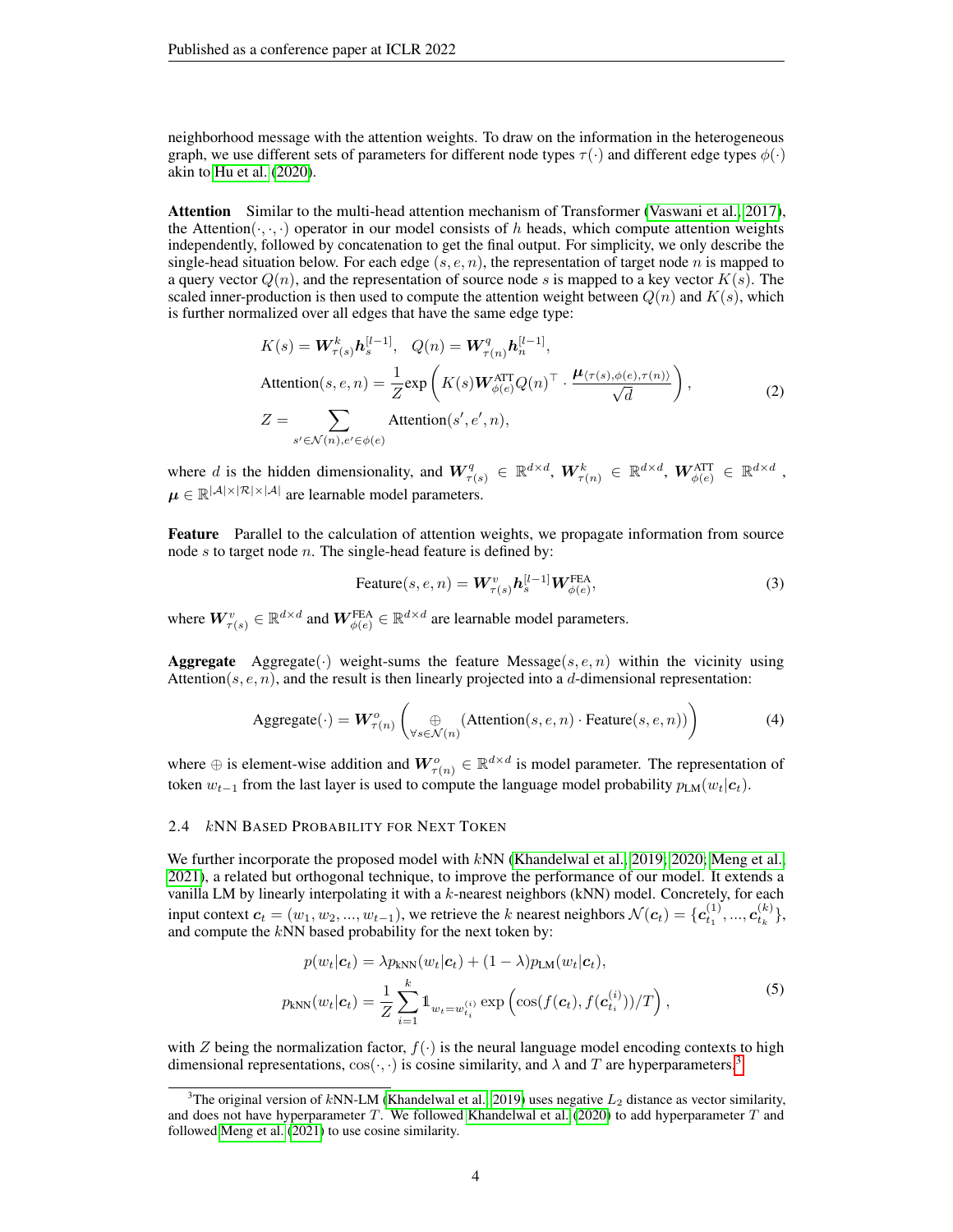## 3 EXPERIMENTS

We conduct experiments on three widely-used language modeling datasets: WikiText-103 [\(Merity](#page-11-3) [et al., 2016\)](#page-11-3), One Billion Word [\(Chelba et al., 2013\)](#page-9-2) and Enwik8 [\(Mahoney, 2011\)](#page-11-4). For all experiments, we add a 3-layer self-attention augmented GNN on top of the pretrained base LM, and use the same hidden dimension and number of heads as our base LM. We retrieve  $k = 1,024$  nearest neighbors for each source token, among them the top 128 neighbors are used in graph, and all of them are used in computing the kNN-based probability  $p_{kNN}(w_t|c_t)$ . For the neighbor context window size l and r in Section [2.2,](#page-2-1) we set  $l = 1$  and  $r = 1$ .

## 3.1 TRAINING DETAILS

KNN Retrieval In order to reduce memory usage and time complexity, in practice we use FAISS [\(Johnson et al., 2019\)](#page-10-1) for fast approximate kNN search. Concretely, we quantized each dense vector to q bytes, followed with a clustering of all vectors to C clusters. During retrieval, we only search in 32 clusters whose centroids are nearest to query vector. For WikiText-103 and Enwik8 datasets, which contain approximately 100M tokens, we set  $q = 128$  and  $c = 4,096$ . For One Billion Word dataset, we set  $q = 64$  and  $c = 1,048,576 (2^{20})$  for faster search.

**Data Leakage Prevention** When searching for the k nearest neighbors of  $c_t = (w_1, w_2, ..., w_{t-1})$ , we need to make sure each reference neighbor token does not leak information for  $w_t$ . Specifically, we should not retrieve  $c_{t+1} = (w_1, w_2, ..., w_t)$  as reference, otherwise the model prediction is trivial to optimize since the information of target token is already included in the graph. Let  $T$  be the maximum sequence length and  $L$  be the number of layers. Practically, the representation of each token is dependent on previous T and  $T \times L$  tokens for Transformer and Transformer-XL, respectively. Therefore we ignore all the neighboring nodes within this interval in graph construction during training. During inference, we do not impose this constraint.

**Feature Quantization** The input node representations of the graph neural network  $H^{[0]}$  are generated by a pretrained neural language model. To accelerate training and inference, we wish to cache all token representations of the entire training set. However, frequently accessing Terabytes of data is prohibitively slow. To address this issue, we followed [Meng et al.](#page-11-2) [\(2021\)](#page-11-2) to use product quantization (PQ) [\(Jegou et al., 2010;](#page-10-4) [Ge et al., 2013\)](#page-9-3) to compress the high-dimensional representation of each token. In our experiments, quantizing representations from 1,024-dimension floating-point dense vectors to 128 bytes reduces the memory consumption from 2.3TB to 96GB for the One Billion Word dataset, thus making the end-to-end model training feasible.

## 3.2 MAIN RESULTS

WikiText-103 WikiText-103 is the largest available word-level language modeling benchmark with long-term dependency. It contains 103M training tokens from 28K articles, and has a vocabulary of around 260K. We use the base version of deep Transformer language model with adaptive embeddings [\(Baevski & Auli, 2018\)](#page-9-4) as our base LM. This model has 16 decoder layers. The dimensionality of word representations is 1,024, the number of multi-attention heads is 16, and the inner dimensionality of feedforward layers is 4,096. During training, data is partitioned into blocks of 3,072 contiguous tokens. During evaluation, blocks are complete sentences totaling up to 3,072 tokens of which the first 2,560 tokens serve as context to predict the last 512 tokens. As shown in Table [1,](#page-5-0) GNN-LM reduces the base LM perplexity from 18.7 to 16.8, which demonstrates the effectiveness of the GNN-LM architecture. The combination of GNN and  $k$ NN further boosts the performance to 14.8, a new state-of-the-art result on WikiText-103.

One Billion Word One Billion Word is a large-scale word-level language modeling dataset of short-term dependency. It does not preserve the order of sentences, contains around 768M training tokens and has a vocabulary of around 800k. We adopt the very large version of Transformer model in [Baevski & Auli](#page-9-4) [\(2018\)](#page-9-4) as our base LM. Results in Table [2](#page-5-1) show that GNN-kNN-LM helps base LM reduce 0.5 perplexity with only 27M additional parameters. For comparison, [Baevski & Auli](#page-9-4) [\(2018\)](#page-9-4) use 560M additional parameters to reduce perplexity from 23.9 to 23.0.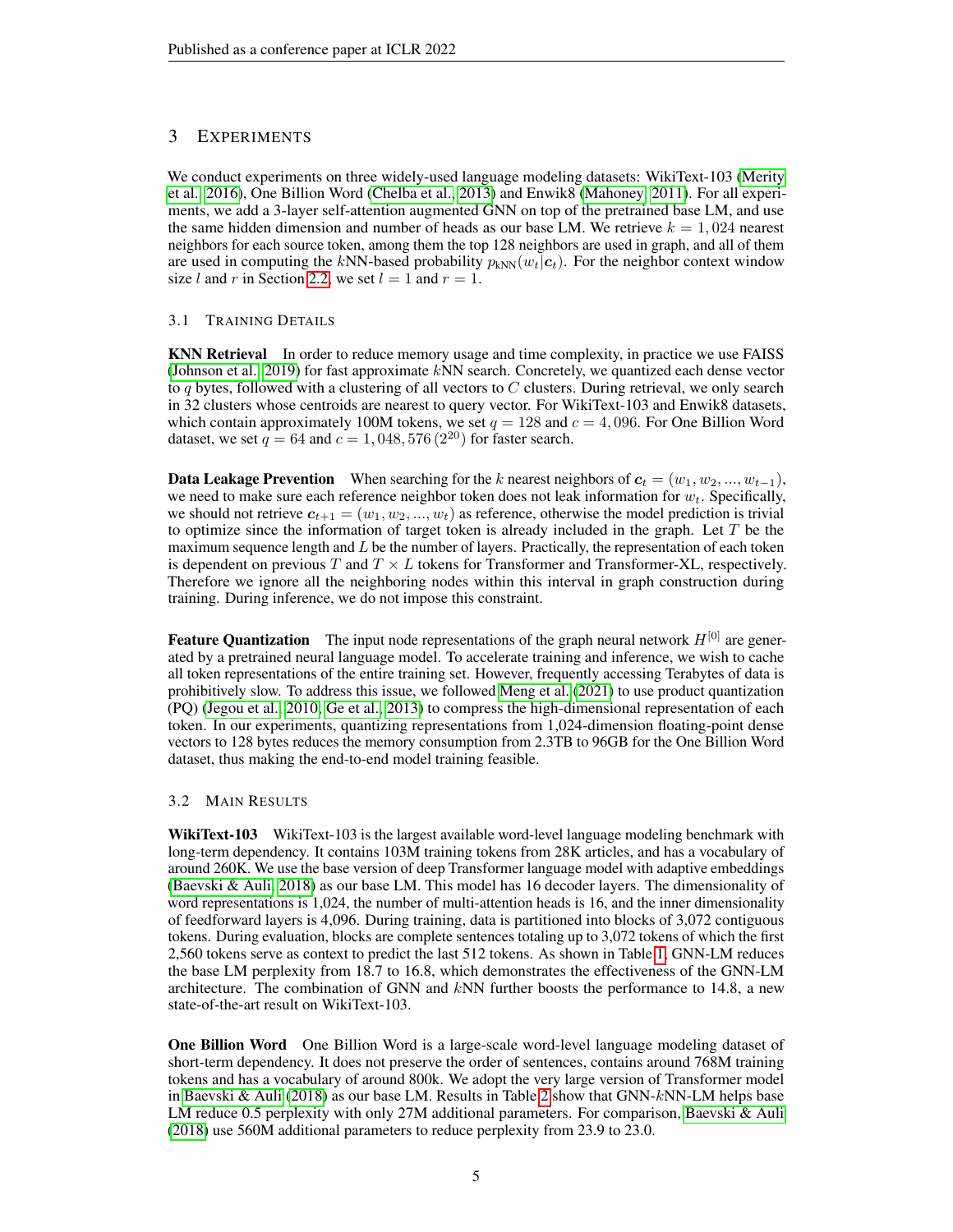| Model                                               | # Param | Test ppl $(\downarrow)$ |
|-----------------------------------------------------|---------|-------------------------|
| Hebbian + Cache (Rae et al., 2018)                  | 151M    | 29.9                    |
| Transformer-XL (Dai et al., 2019)                   | 257M    | 18.3                    |
| Transformer-XL + Dynamic Eval (Krause et al., 2019) | 257M    | 16.4                    |
| Compressive Transformer (Rae et al., 2019)          |         | 17.1                    |
| KNN-LM + Cache (Khandelwal et al., 2019)            | 257M    | 15.8                    |
| Sandwich Transformer (Press et al., 2020a)          | 247M    | 18.0                    |
| Shortformer (Press et al., 2020b)                   | 247M    | 18.2                    |
| SegaTransformer-XL (Bai et al., 2021)               | 257M    | 17.1                    |
| Routing Transformer (Roy et al., 2021)              |         | 15.8                    |
| base LM (Baevski & Auli, 2018)                      | 247M    | 18.7                    |
| $+GNN$                                              | 274M    | 16.8                    |
| $+GNN+kNN$                                          | 274M    | 14.8                    |

<span id="page-5-0"></span>Table 1: Test perplexity on WikiText-103 dataset.

| Model                                          | # Param | Test ppl $(\downarrow)$ |
|------------------------------------------------|---------|-------------------------|
| LSTM+CNN (Jozefowicz et al., 2016)             | 1.04B   | 30.0                    |
| High-Budget MoE (Shazeer et al., 2016)         | 5B      | 28.0                    |
| DynamicConv (Wu et al., 2018)                  | 0.34B   | 26.7                    |
| Mesh-Tensorflow (Shazeer et al., 2018)         | 4.9B    | 24.0                    |
| Evolved Transformer (Shazeer et al., 2018)     | -       | 28.6                    |
| Transformer-XL (Dai et al., 2019)              | 0.8B    | 21.8                    |
| Adaptive inputs (base) (Baevski & Auli, 2018)  | 0.36B   | 25.2                    |
| Adaptive inputs (large) (Baevski & Auli, 2018) | 0.46B   | 23.9                    |
| base LM (Baevski & Auli, 2018)                 | 1.03B   | 23.0                    |
| $+kNN$                                         | 1.02B   | 22.8                    |
| $+GNN$                                         | 1.05B   | 22.7                    |
| $+GNN+kNN$                                     | 1.05B   | 22.5                    |

<span id="page-5-1"></span>Table 2: Test perplexity on One Billion Word dataset.

Enwik8 Enwik8 is a character-level language modeling benchmark that consists of 100M characters from English Wikipedia articles, and has a vocabulary of 208. For base LM, we use Transformer-XL [\(Dai et al., 2019\)](#page-9-5) with 12 layers, 8 heads, 512 dimensional embedding and 2,048 dimensional inner feed forward layer. Table [3](#page-5-2) shows that GNN-kNN-LM outperforms base LM by 0.03 Bit per Character (BPC), achieving 1.03 BPC with only 48M parameters, comparable to 18L Transformer-XL with 88M parameters.

| Model                                                   | # Param | $BPC(\downarrow)$ |
|---------------------------------------------------------|---------|-------------------|
| 64L Transformer (Al-Rfou et al., 2019)                  | 235M    | 1.06              |
| 18L Transformer-XL (Dai et al., 2019)                   | 88M     | 1.03              |
| 24L Transformer-XL (Dai et al., 2019)                   | 2.77M   | 0.99              |
| 24L Transformer-XL + Dynamic Eval (Krause et al., 2019) | 2.77M   | 0.94              |
| Longformer (Beltagy et al., 2020)                       | 102M    | 0.99              |
| Adaptive Transformer (Sukhbaatar et al., 2019)          | 209M    | 0.98              |
| Compressive Transformer (Rae et al., 2019)              | 277M    | 0.97              |
| Sandwich Transformer (Press et al., 2020a)              | 209M    | 0.97              |
| 12L Transformer-XL (Dai et al., 2019)                   | 41M     | 1.06              |
| $+kNN$                                                  | 41M     | 1.04              |
| $+GNN$                                                  | 48M     | 1.04              |
| $+GNN+kNN$                                              | 48M     | 1.03              |

<span id="page-5-2"></span>Table 3: Bit per Character on the Enwik8 dataset.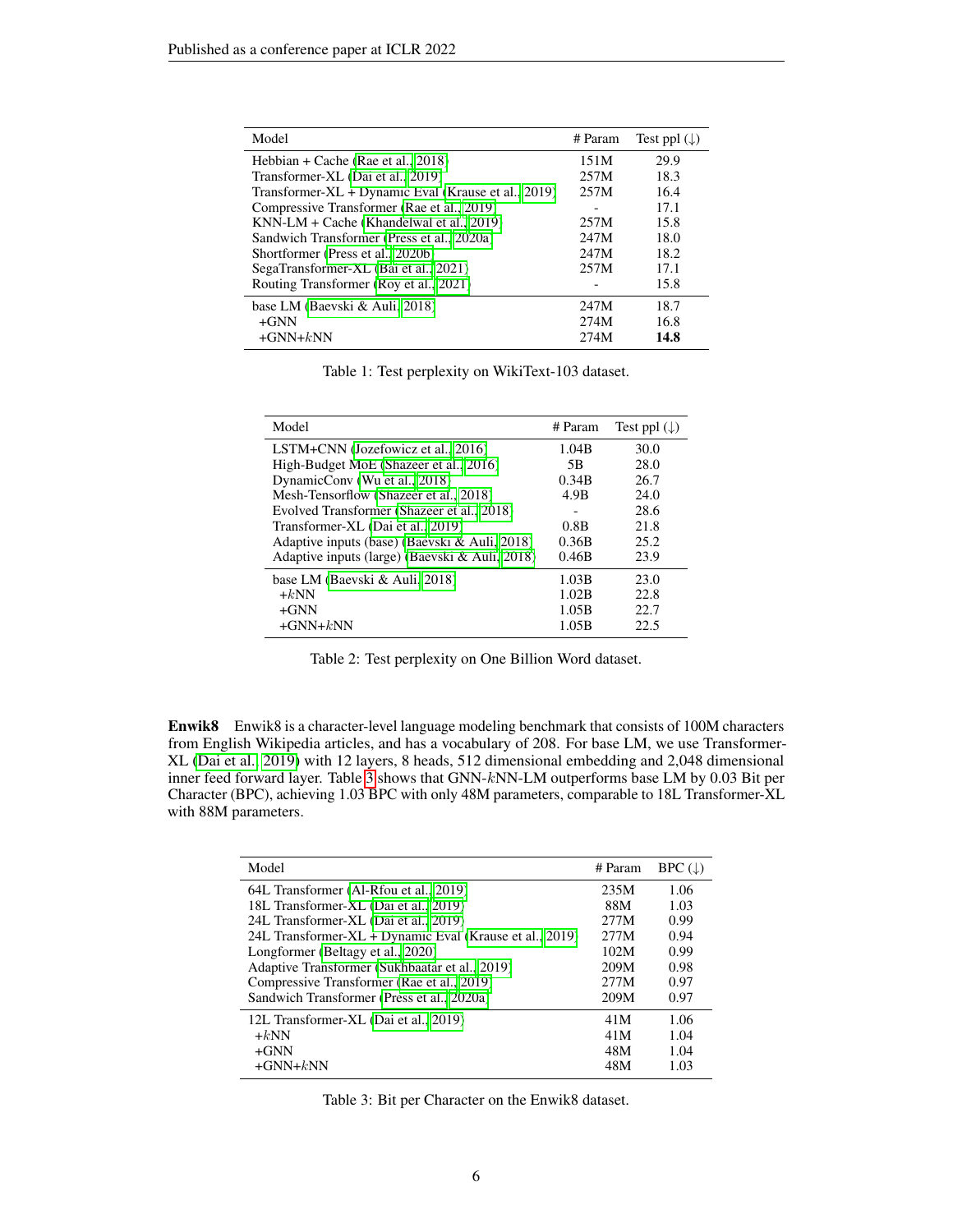## 4 ANALYSIS

#### 4.1 COMPLEXITY ANALYSIS

**Space Complexity** In our model, we consider k nearest neighbors for each token  $c_i$  in context; the number of nodes in the graph is  $k$  times larger than vanilla LM during training. Accordingly, training GNN requires approximately  $k$  times larger memory than vanilla LM, since we have to maintain hidden representations of each node for backward propagation. We propose two strategies to alleviate the space issue: (1) For all datasets, we first train with a smaller  $k = 32$ , then further finetune the model with a larger  $k = 128$ ; and (2) For datasets with extremely long dependency (e.g., WikiText-103), we truncate the context to a smaller length (e.g., 128) instead of the original longer context (e.g., 3,072) used by vanilla Transformer [\(Baevski & Auli, 2018\)](#page-9-4). Note that we build GNN model on top of the vanilla Transformer, and the parameters of Transformer are fixed when GNN parameters are being trained. Hence, the GNN could exploit long dependency information learned by Transformer without having to build a large graph with long context. Figure [2\(](#page-6-0)a) shows the comparison of base LM and GNN-LM on GPU memory usage with variant  $k$  in WikiText-103.<sup>[4](#page-6-1)</sup>



<span id="page-6-0"></span>Figure 2: Comparisons between base LM and GNN-LM on WikiText-103 with respect to different  $k$ . (a) GPU memory usage. (b) Speed (word per second). (c) Test perplexity.

Time Complexity Both GNN and Transformer consist of two basic modules: the feed forward layer and the attention layer. Let |V| be the number of nodes and  $|E|$  be the number of edges in the graph. Then the time complexity of the feed forward layer is  $\mathcal{O}(|V|)$  and the time complexity of the attention layer is  $\mathcal{O}(|E|)$ . The GNN model increases |V| by  $(l + r + 1)k$  times in the graph, and adds  $(l + r + 1)k|V|$  edges to the graph. Note that  $|E| = |V|^2$  in Transformer, and thus the increased time complexity is acceptable if  $k \ll |V|$  holds. Figure [2\(](#page-6-0)b) shows the comparison between base LM and GNN-LM in speed in WikiText-103. We observe that the speed of GNN-LM is approximately 8 to 20 times slower than the base LM [\(Baevski & Auli, 2018\)](#page-9-4) with respect to different  $k$ .

It is worth noting that the overhead of the proposed model comes from kNN retrieval, which can be done in advance and thus does not result in time overhead when running the model. Specifically, the time overhead for retrieval comes from two processes: 1) building data indexes with token representations in the train set; 2) collecting nearest neighbors by querying the data indexes. For WikiText-103, building data indexes takes approximately 24 hours on a CPU machine with 64 cores. And querying data indexes for all tokens in train set takes approximately 30 hours.

## 4.2 ABLATION STUDY

**Number of Neighbors per Token** The number of neighbors per source token  $(i.e., k)$  significantly influences how much information could be retrieved from the training set. Figure [2\(](#page-6-0)c) shows that test perplexity monotonically decreases when  $k$  increases from 8 to 128. This trend implies that even larger improvements can be achieved with a larger value of  $k$ .

**Neighbor Quality** We evaluate the quality of  $kNN$  retrieval by examining whether the target token to predict (i.e.,  $w_t$ ) is the same as the token that comes right after the retrieved nearest sequence using

<span id="page-6-1"></span><sup>&</sup>lt;sup>4</sup>We note base LM uses a context length of 3,072, while the context length of GNN-LM is 128. We scale up the value of GNN-LM 24 times for fair comparison.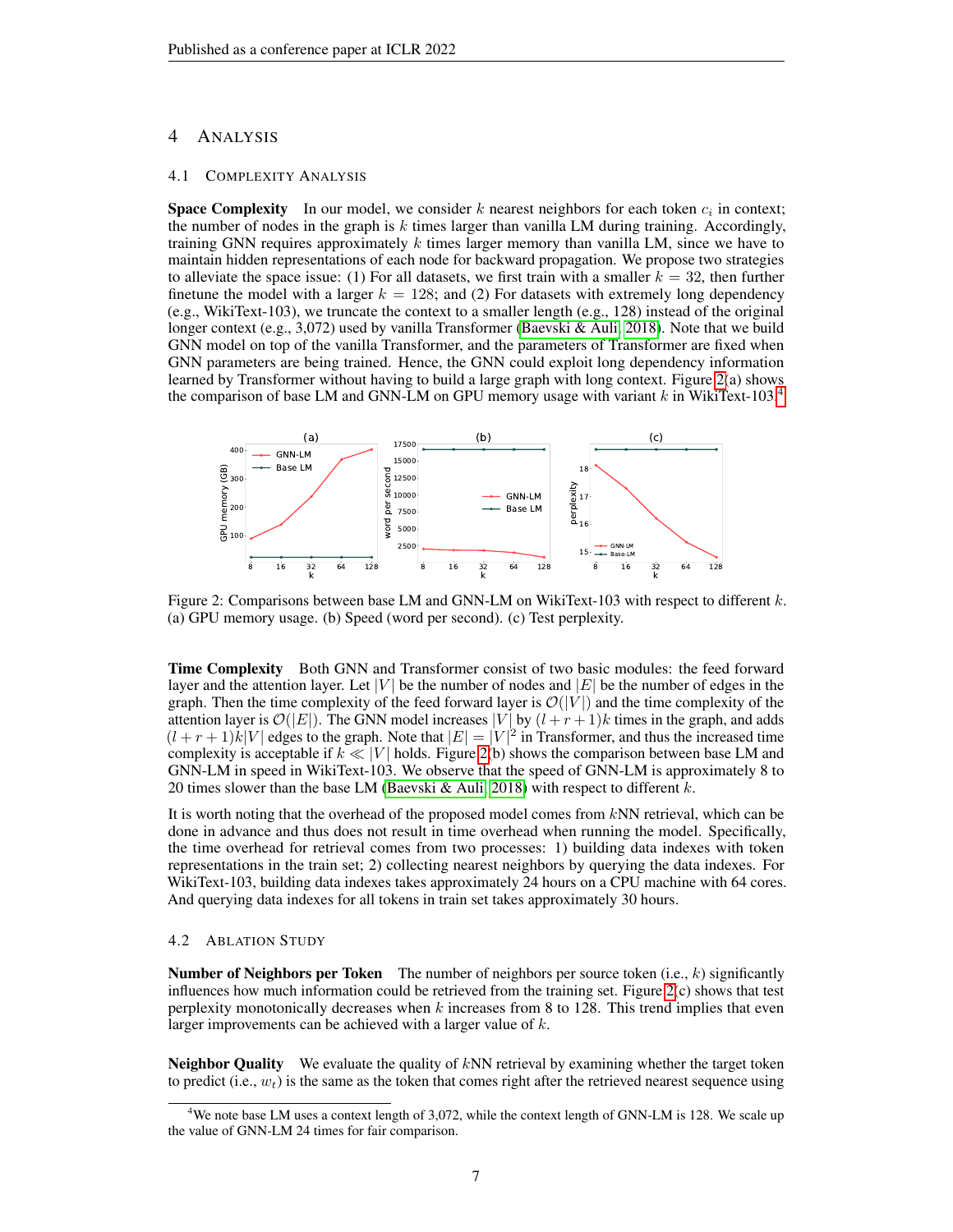| kNN recall range     | [0, 4)   | [4, 27) | [27, 137) | [137, 463] | [463, 1024] |
|----------------------|----------|---------|-----------|------------|-------------|
| base LM              | $-7.14$  | $-3.84$ | $-2.21$   | $-1.19$    | $-0.30$     |
| $+GNN+kNN$           | $-7.15$  | $-3.46$ | $-1.71$   | $-0.80$    | $-0.21$     |
| absolute improvement | $-0.01$  | 0.38    | 0.50      | 0.39       | 0.09        |
| relative improvement | $-0.0\%$ | 10%     | 23%       | 33%        | 32%         |

<span id="page-7-0"></span>Table 4: Comparison of base LM and GNN-LM in different kNN recall buckets. We report average log probabilities within each bucket, and compute the absolute and relative improvement.

the recall metric. Given a sample  $c_t = (w_1, w_2, ..., w_{t-1})$  and its  $kNN \mathcal{N}(c_t) = \{c_{t_1}^{(1)}, ..., c_{t_k}^{(k)}\}$ , the quality of  $kNN$  retrieval is defined by

$$
R(\boldsymbol{c}_t) = \sum_{i=1}^k \mathbb{1} \left[ w_t = w_{t_i}^{(i)} \right], \tag{6}
$$

where  $w_t$  is the target token to predict at time step t, and  $w_{t_i}^{(i)}$  is the token that comes right after the i-th retrieved neighbor. We calculate and then divide all samples in the WikiText-103 test set by the recall value into 5 buckets, with each bucket containing around 50k tokens. Results are reported in Table [4.](#page-7-0) We observe that GNN- $k$ NN-LM gains more relative improvements to base LM when the quality of kNN retrieval reaches a relatively high level.

**Representation in kNN** We finally study the effect of using different representations in the kNN scoring function in Section [2.4.](#page-3-1) We experiment with two types of representations: (1) from the last layer of Transformer, which is the default setting, and (2) from the last layer of GNN. The model performances with different choices for query and key are reported in Table [5.](#page-7-1) Results show that using GNN representations for both query and key leads to the best performance. It suggests that GNN learns better representations for context similarity. We also observe that the performance is marginally worse when both query and key are using Transformer representations. Considering that building an additional datastore for GNN representations is computationally intensive, in practice we can directly use Transformer representations (the default setting).

| Query Repres. Key Repres. |                    | Test ppl $(\downarrow)$ |
|---------------------------|--------------------|-------------------------|
| Transformer               | <b>Transformer</b> | 14.82                   |
| Transformer               | <b>GNN</b>         | 15.16                   |
| <b>GNN</b>                | <b>Transformer</b> | 14.97                   |
| <b>GNN</b>                | <b>GNN</b>         | 14.76                   |

<span id="page-7-1"></span>Table 5: Test perplexity on WikiText-103 with different representations as query and key.

## 4.3 EXAMPLES

Table [6](#page-8-0) presents two examples showing the input and the corresponding extracted three neighbor contexts. The two examples demonstrate that the extracted contexts have a strong connection in semantics to the input, and thus leveraging the neighboring information will benefit model predictions.

## 5 RELATED WORK

**Language Modeling** Traditional methods for language modeling use  $n$ -gram statistics to compute the probability of the next token given the  $(n-1)$ -gram context [\(Bahl et al., 1983;](#page-9-0) [Nadas, 1984;](#page-11-12) [Chen](#page-9-1) [& Goodman, 1999\)](#page-9-1). With the development of neural language models (NLMs) [\(Mikolov et al., 2012\)](#page-11-1), deep learning based methods begin to dominate the learning paradigm of language modeling. For example, [Jozefowicz et al.](#page-10-6) [\(2016\)](#page-10-6) built a strong language model by combining the LSTM [\(Schuster](#page-11-13) [& Paliwal, 1997\)](#page-11-13) model and the CNN structure; [Melis et al.](#page-11-14) [\(2017\)](#page-11-14); [Merity et al.](#page-11-15) [\(2017\)](#page-11-15) applied a variety of regularizations to LSTMs and achieved state-of-the-art results; [Baevski & Auli](#page-9-4) [\(2018\)](#page-9-4) proposed adaptive input embeddings, which can improve performance while drastically reducing the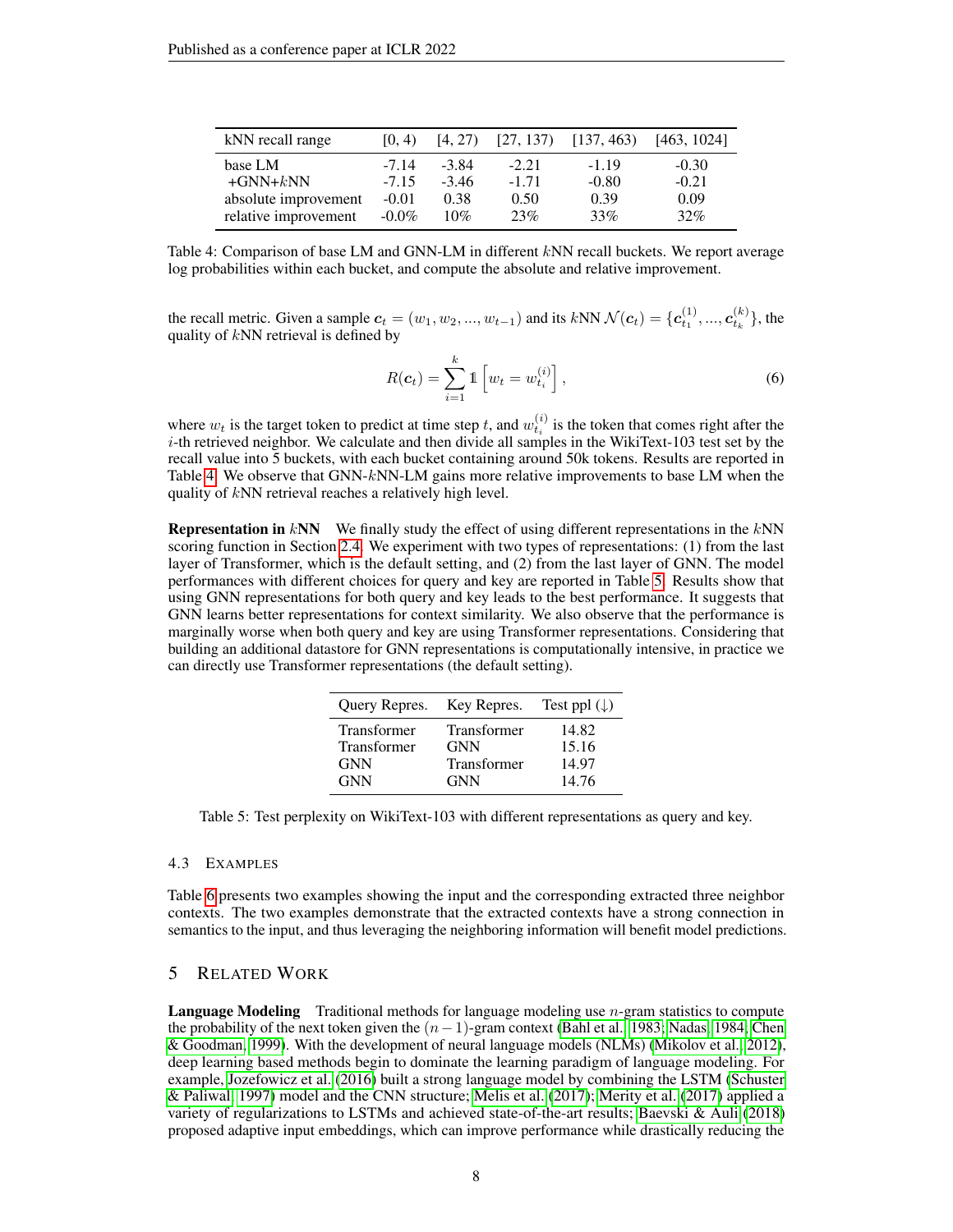| <i>Input</i> : In 2000 Boulter had a guest $@$ - $@$ <b>starring</b>                                            |
|-----------------------------------------------------------------------------------------------------------------|
| <i>Extracted 1</i> : In 2009, Beghe had a guest $@$ - $@$ starring role on the television show Californication. |
| <i>Extracted 2</i> : had previously worked on Hack, for a guest @-@ starring episode arc on the show.           |
| <i>Extracted 3</i> : and because of Patrick Stewart 's hilarious guest @-@ starring role as " Number One. "     |
|                                                                                                                 |
| <i>Input</i> : Tourism is a vital industry in Manila, and                                                       |
| <i>Extracted 1</i> : a large audience in Mogadishu, and was widely sold prior to the civil war.                 |
| <i>Extracted 2:</i> industry is well established, with Mumbai Port being one of the oldest and most             |

<span id="page-8-0"></span>Table 6: Two examples showing the input context and the corresponding extracted three neighbors. The bold token is the gold token to predict, and the underlined are the extracted context tokens.

number of model parameters. On top of Transformer [\(Vaswani et al., 2017\)](#page-12-1), considerable efforts have been devoted to building stronger and more efficient language models [\(Shazeer et al., 2018;](#page-11-11) [Dai et al.,](#page-9-5) [2019;](#page-9-5) [Beltagy et al., 2020;](#page-9-8) [Press et al., 2020b](#page-11-8)[;a\)](#page-11-7). BERT [\(Devlin et al., 2018\)](#page-9-9) proposed the Masked Language Modeling (MLM) pretraining paradigm to train a deep bidirectional Transformer model; RoBERTa [\(Liu et al., 2019\)](#page-11-16) removed the Next Sentence Prediction (NSP) task in BERT; XLNet [\(Yang et al., 2019\)](#page-12-4) generalized BERT pretraining to the autoregressive manner; Span-level BERTs [\(Lewis et al., 2019;](#page-10-7) [Song et al., 2019;](#page-11-17) [Joshi et al., 2020\)](#page-10-8) introduced span-level masks rather than just relying on token-level masks. ELECTRA [\(Clark et al., 2020\)](#page-9-10) proposed to detect token replacement as opposed to token generation, improving both the efficiency and effectiveness of pretraining. [Sun](#page-12-5) [et al.](#page-12-5) [\(2021\)](#page-12-5) extends BERT to accommodate glyph information.

Graph Neural Networks Graph neural networks (GNNs) capture the dependencies and relations between nodes connected with edges, which propagate features across nodes layer by layer [\(Scarselli](#page-11-18) [et al., 2008;](#page-11-18) [Kipf & Welling, 2016;](#page-10-9) [Hamilton et al., 2017\)](#page-10-10). GNNs have demonstrated effectiveness in a wide variety of tasks in natural language processing such as text classification [\(Yao et al., 2019;](#page-12-6) [Lin et al., 2021\)](#page-11-19), machine translation [\(Bastings et al., 2017\)](#page-9-11), question answering [\(Song et al., 2018;](#page-12-7) [De Cao et al., 2018\)](#page-9-12), recommendation [\(Wu et al., 2019\)](#page-12-8) and information extraction [\(Li et al., 2020a\)](#page-10-11). For example, [Guo et al.](#page-9-13) [\(2019\)](#page-9-13) proposed Star Transformer, a Transformer backbone but replaces the fully-connected structure in self-attention with a star-like topology. [Ye et al.](#page-12-9) [\(2019\)](#page-12-9) adopted a fine-to-coarse attention mechanism on multi-scale spans via binary partitioning (BP). [Li et al.](#page-10-12) [\(2020b\)](#page-10-12) proposed to learn word connections specific to the input via reinforcement learning.

Retrieval-augmented Models Retrieving contexts from another corpus as additional information improves the model's robustness towards infrequent data points. A typical application of retrievalaugmented models is open-domain question answering, which solicits related passages from a large open-domain database to answer a given question. The dominant approach is to cache dense representations of the passages and retrieve the closest ones to the input during inference [\(Lewis](#page-10-13) [et al., 2020b;](#page-10-13) [Karpukhin et al., 2020;](#page-10-14) [Xiong et al., 2020;](#page-12-10) [Lee et al., 2020;](#page-10-15) [Li et al., 2020b\)](#page-10-12). [Lewis](#page-10-16) [et al.](#page-10-16) [\(2020a\)](#page-10-16) proposed to first extract a set of related texts and condition on them to generate the target text. allowing for strong zero-shot performance. Besides open-domain QA, other tasks such as language modeling [\(Khandelwal et al., 2019;](#page-10-0) [Guu et al., 2020\)](#page-9-14), machine translation [\(Zhang et al.,](#page-12-11) [2018;](#page-12-11) [Tu et al., 2018;](#page-12-12) [Jitao et al., 2020\)](#page-10-17), text classification [\(Lin et al., 2021\)](#page-11-19), and task-oriented dialog generation [\(Fan et al., 2020;](#page-9-15) [Thulke et al., 2021\)](#page-12-13) also benefit from the additionally retrieved information. For example, [Khandelwal et al.](#page-10-0)  $(2019)$  retrieved k nearest neighbors from a large-scale unannotated corpus and interpolates with the decoded sentence for language modeling. [Khandelwal](#page-10-3) [et al.](#page-10-3) [\(2020\)](#page-10-3); [Meng et al.](#page-11-2) [\(2021\)](#page-11-2) retrieved kNNs from the parallel translation corpus to augment the machine translation outputs. However, these methods retrieve related texts *independently*.

## 6 CONCLUSION AND FUTURE WORK

In this work, we propose GNN-LM, a new paradigm for language modeling that extends vanilla neural language model by allowing to reference similar contexts in the entire training corpus. High dimensional token representations are used to retrieve  $k$  nearest neighbors of the input context as reference. We build a directed heterogeneous graph for each input context, where nodes are tokens from either the input context or the retrieved neighbor contexts, and edges represent connections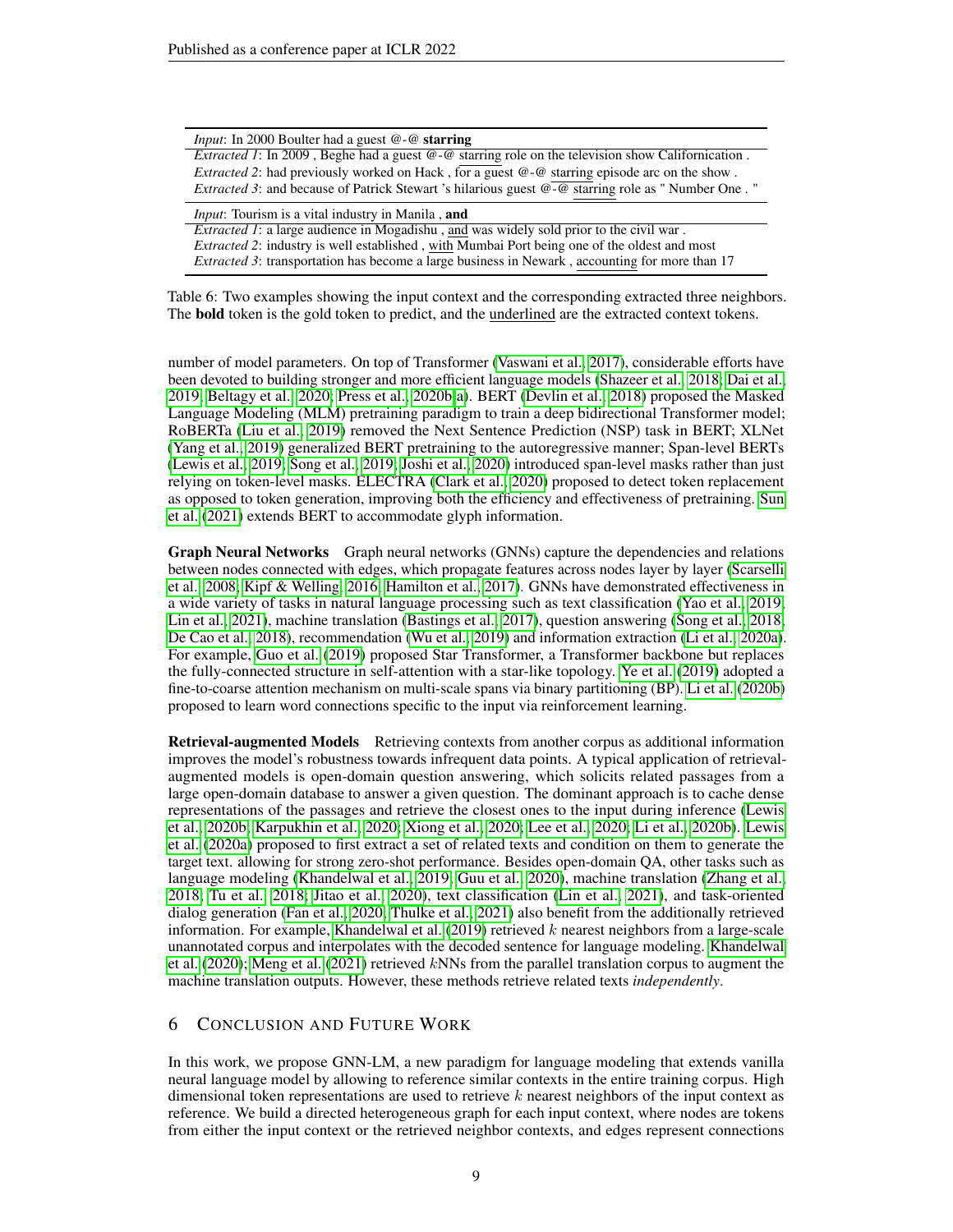between tokens. Graph neural networks are then leveraged to aggregate information from the retrieved contexts to decode the next token. Experimental results show that our proposed method outperforms strong baselines in standard benchmark datasets, and by combining with kNN LM, we are able to achieve state-of-the-art results on WikiText-103. In future work, we will consider improving efficiency for building the graph and retrieving nearest neighbors.

## **REFERENCES**

- <span id="page-9-7"></span>Rami Al-Rfou, Dokook Choe, Noah Constant, Mandy Guo, and Llion Jones. Character-level language modeling with deeper self-attention. In *Proceedings of the AAAI Conference on Artificial Intelligence*, volume 33, pp. 3159–3166, 2019.
- <span id="page-9-4"></span>Alexei Baevski and Michael Auli. Adaptive input representations for neural language modeling. In *International Conference on Learning Representations*, 2018.
- <span id="page-9-0"></span>Lalit R Bahl, Frederick Jelinek, and Robert L Mercer. A maximum likelihood approach to continuous speech recognition. *IEEE transactions on pattern analysis and machine intelligence*, (2):179–190, 1983.
- <span id="page-9-6"></span>He Bai, Peng Shi, Jimmy Lin, Yuqing Xie, Luchen Tan, Kun Xiong, Wen Gao, and Ming Li. Segatron: Segment-aware transformer for language modeling and understanding. 2021.
- <span id="page-9-11"></span>Jasmijn Bastings, Ivan Titov, Wilker Aziz, Diego Marcheggiani, and Khalil Sima'an. Graph convolutional encoders for syntax-aware neural machine translation. In *Proceedings of the 2017 Conference on Empirical Methods in Natural Language Processing*, pp. 1957–1967, Copenhagen, Denmark, September 2017. Association for Computational Linguistics.
- <span id="page-9-8"></span>Iz Beltagy, Matthew E Peters, and Arman Cohan. Longformer: The long-document transformer. *arXiv preprint arXiv:2004.05150*, 2020.
- <span id="page-9-2"></span>Ciprian Chelba, Tomas Mikolov, Mike Schuster, Qi Ge, Thorsten Brants, Phillipp Koehn, and Tony Robinson. One billion word benchmark for measuring progress in statistical language modeling. *arXiv preprint arXiv:1312.3005*, 2013.
- <span id="page-9-1"></span>Stanley F Chen and Joshua Goodman. An empirical study of smoothing techniques for language modeling. *Computer Speech & Language*, 13(4):359–394, 1999.
- <span id="page-9-10"></span>Kevin Clark, Minh-Thang Luong, Quoc V. Le, and Christopher D. Manning. Electra: Pre-training text encoders as discriminators rather than generators. In *International Conference on Learning Representations*, 2020.
- <span id="page-9-5"></span>Zihang Dai, Zhilin Yang, Yiming Yang, Jaime G Carbonell, Quoc Le, and Ruslan Salakhutdinov. Transformer-xl: Attentive language models beyond a fixed-length context. In *Proceedings of the 57th Annual Meeting of the Association for Computational Linguistics*, pp. 2978–2988, 2019.
- <span id="page-9-12"></span>Nicola De Cao, Wilker Aziz, and Ivan Titov. Question answering by reasoning across documents with graph convolutional networks. *arXiv preprint arXiv:1808.09920*, 2018.
- <span id="page-9-9"></span>Jacob Devlin, Ming-Wei Chang, Kenton Lee, and Kristina Toutanova. Bert: Pre-training of deep bidirectional transformers for language understanding. *arXiv preprint arXiv:1810.04805*, 2018.
- <span id="page-9-15"></span>Angela Fan, Claire Gardent, Chloe Braud, and Antoine Bordes. Augmenting transformers with knn-based composite memory for dialogue. *arXiv preprint arXiv:2004.12744*, 2020.
- <span id="page-9-3"></span>Tiezheng Ge, Kaiming He, Qifa Ke, and Jian Sun. Optimized product quantization. *IEEE transactions on pattern analysis and machine intelligence*, 36(4):744–755, 2013.
- <span id="page-9-13"></span>Qipeng Guo, Xipeng Qiu, Pengfei Liu, Yunfan Shao, Xiangyang Xue, and Zheng Zhang. Startransformer. *arXiv preprint arXiv:1902.09113*, 2019.
- <span id="page-9-14"></span>Kelvin Guu, Kenton Lee, Zora Tung, Panupong Pasupat, and Ming-Wei Chang. Realm: Retrievalaugmented language model pre-training. *arXiv preprint arXiv:2002.08909*, 2020.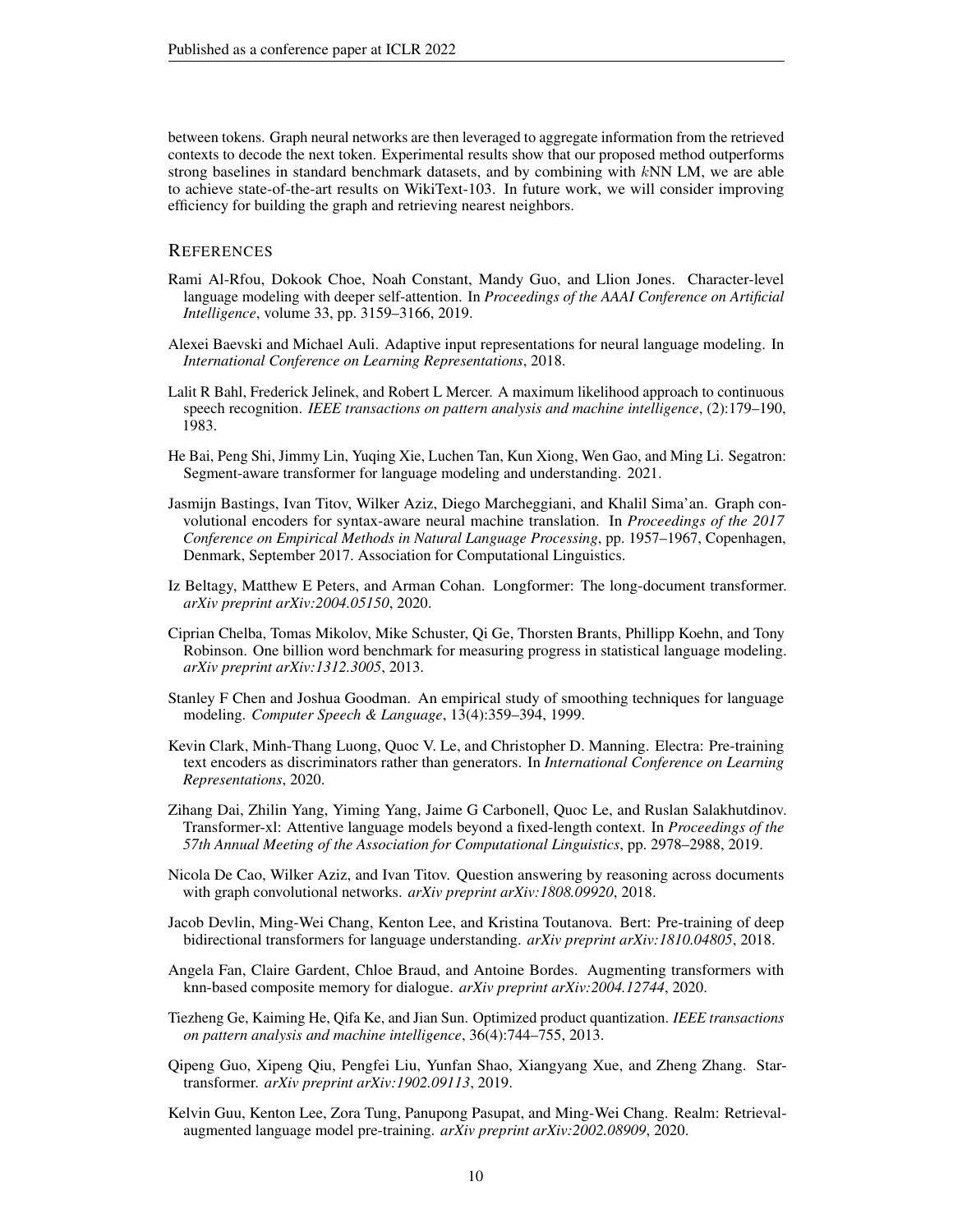- <span id="page-10-10"></span>Will Hamilton, Zhitao Ying, and Jure Leskovec. Inductive representation learning on large graphs. In *Advances in neural information processing systems*, pp. 1024–1034, 2017.
- <span id="page-10-2"></span>Ziniu Hu, Yuxiao Dong, Kuansan Wang, and Yizhou Sun. Heterogeneous graph transformer. In *Proceedings of The Web Conference 2020*, pp. 2704–2710, 2020.
- <span id="page-10-4"></span>Herve Jegou, Matthijs Douze, and Cordelia Schmid. Product quantization for nearest neighbor search. *IEEE transactions on pattern analysis and machine intelligence*, 33(1):117–128, 2010.
- <span id="page-10-17"></span>XU Jitao, Josep M Crego, and Jean Senellart. Boosting neural machine translation with similar translations. In *Proceedings of the 58th Annual Meeting of the Association for Computational Linguistics*, pp. 1580–1590, 2020.
- <span id="page-10-1"></span>Jeff Johnson, Matthijs Douze, and Hervé Jégou. Billion-scale similarity search with gpus. *IEEE Transactions on Big Data*, 2019.
- <span id="page-10-8"></span>Mandar Joshi, Danqi Chen, Yinhan Liu, Daniel S Weld, Luke Zettlemoyer, and Omer Levy. Spanbert: Improving pre-training by representing and predicting spans. *Transactions of the Association for Computational Linguistics*, 8:64–77, 2020.
- <span id="page-10-6"></span>Rafal Jozefowicz, Oriol Vinyals, Mike Schuster, Noam Shazeer, and Yonghui Wu. Exploring the limits of language modeling. *arXiv preprint arXiv:1602.02410*, 2016.
- <span id="page-10-14"></span>Vladimir Karpukhin, Barlas Oguz, Sewon Min, Patrick Lewis, Ledell Wu, Sergey Edunov, Danqi ˘ Chen, and Wen-tau Yih. Dense passage retrieval for open-domain question answering. *arXiv preprint arXiv:2004.04906*, 2020.
- <span id="page-10-0"></span>Urvashi Khandelwal, Omer Levy, Dan Jurafsky, Luke Zettlemoyer, and Mike Lewis. Generalization through memorization: Nearest neighbor language models. *arXiv preprint arXiv:1911.00172*, 2019.
- <span id="page-10-3"></span>Urvashi Khandelwal, Angela Fan, Dan Jurafsky, Luke Zettlemoyer, and Mike Lewis. Nearest neighbor machine translation. *arXiv preprint arXiv:2010.00710*, 2020.
- <span id="page-10-9"></span>Thomas N Kipf and Max Welling. Semi-supervised classification with graph convolutional networks. *arXiv preprint arXiv:1609.02907*, 2016.
- <span id="page-10-5"></span>Ben Krause, Emmanuel Kahembwe, Iain Murray, and Steve Renals. Dynamic evaluation of transformer language models. *arXiv preprint arXiv:1904.08378*, 2019.
- <span id="page-10-15"></span>Jinhyuk Lee, Mujeen Sung, Jaewoo Kang, and Danqi Chen. Learning dense representations of phrases at scale. *arXiv preprint arXiv:2012.12624*, 2020.
- <span id="page-10-7"></span>Mike Lewis, Yinhan Liu, Naman Goyal, Marjan Ghazvininejad, Abdelrahman Mohamed, Omer Levy, Ves Stoyanov, and Luke Zettlemoyer. Bart: Denoising sequence-to-sequence pre-training for natural language generation, translation, and comprehension. *arXiv preprint arXiv:1910.13461*, 2019.
- <span id="page-10-16"></span>Mike Lewis, Marjan Ghazvininejad, Gargi Ghosh, Armen Aghajanyan, Sida Wang, and Luke Zettlemoyer. Pre-training via paraphrasing. *arXiv preprint arXiv:2006.15020*, 2020a.
- <span id="page-10-13"></span>Patrick Lewis, Ethan Perez, Aleksandara Piktus, Fabio Petroni, Vladimir Karpukhin, Naman Goyal, Heinrich Küttler, Mike Lewis, Wen-tau Yih, Tim Rocktäschel, et al. Retrieval-augmented generation for knowledge-intensive nlp tasks. *arXiv preprint arXiv:2005.11401*, 2020b.
- <span id="page-10-11"></span>Bo Li, Wei Ye, Zhonghao Sheng, Rui Xie, Xiangyu Xi, and Shikun Zhang. Graph enhanced dual attention network for document-level relation extraction. In *Proceedings of the 28th International Conference on Computational Linguistics*, pp. 1551–1560, 2020a.
- <span id="page-10-12"></span>Xiaoya Li, Yuxian Meng, Mingxin Zhou, Qinghong Han, Fei Wu, and Jiwei Li. Sac: Accelerating and structuring self-attention via sparse adaptive connection. *arXiv preprint arXiv:2003.09833*, 2020b.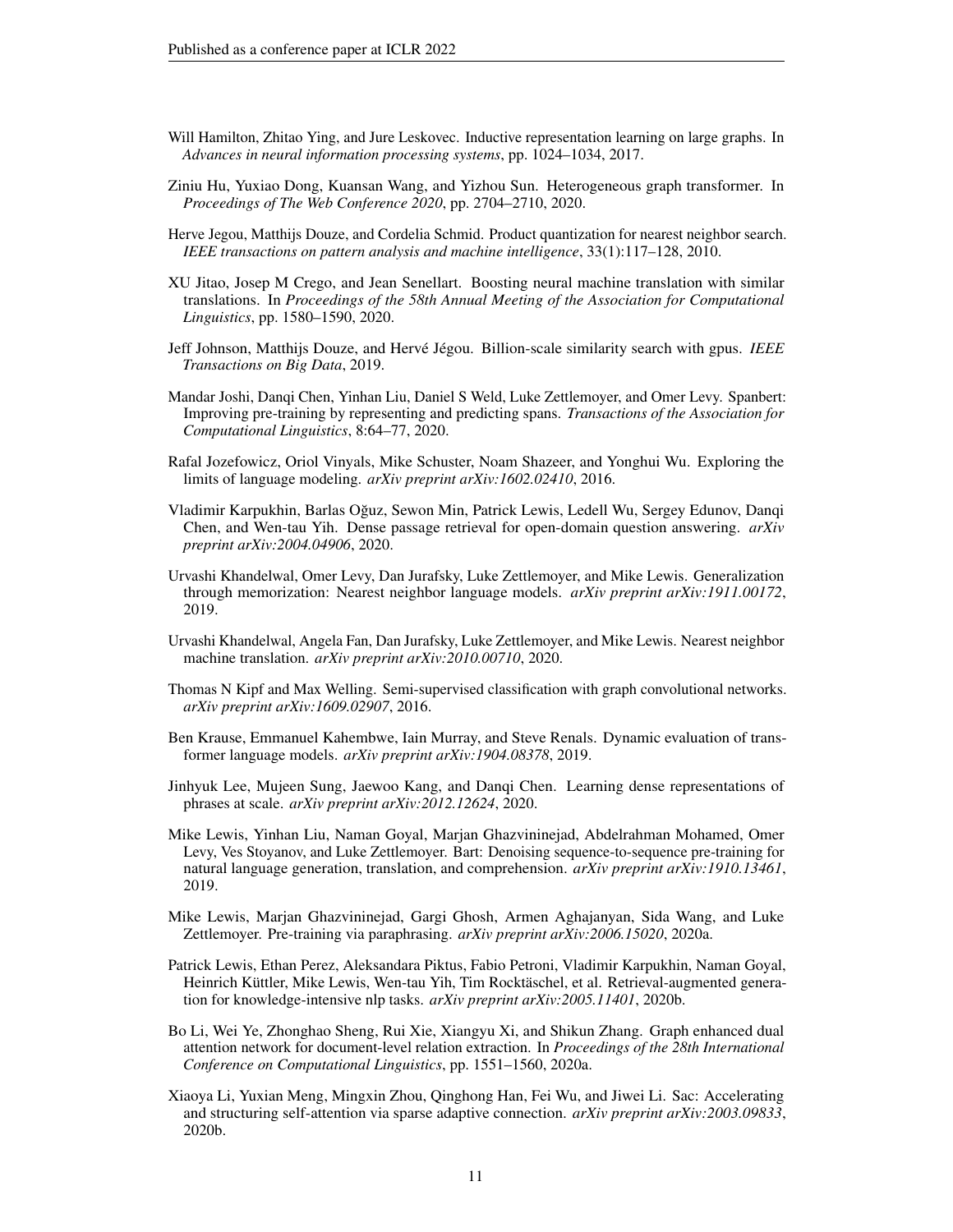- <span id="page-11-19"></span>Yuxiao Lin, Yuxian Meng, Xiaofei Sun, Qinghong Han, Kun Kuang, Jiwei Li, and Fei Wu. Bertgcn: Transductive text classification by combining gcn and bert. *arXiv preprint arXiv:2105.05727*, 2021.
- <span id="page-11-16"></span>Yinhan Liu, Myle Ott, Naman Goyal, Jingfei Du, Mandar Joshi, Danqi Chen, Omer Levy, Mike Lewis, Luke Zettlemoyer, and Veselin Stoyanov. Roberta: A robustly optimized bert pretraining approach. *arXiv preprint arXiv:1907.11692*, 2019.
- <span id="page-11-4"></span>Matt Mahoney. Large text compression benchmark, 2011.
- <span id="page-11-14"></span>Gábor Melis, Chris Dyer, and Phil Blunsom. On the state of the art of evaluation in neural language models. *arXiv preprint arXiv:1707.05589*, 2017.
- <span id="page-11-2"></span>Yuxian Meng, Xiaoya Li, Xiayu Zheng, Fei Wu, Xiaofei Sun, Tianwei Zhang, and Jiwei Li. Fast nearest neighbor machine translation. *arXiv preprint arXiv:2105.14528*, 2021.
- <span id="page-11-3"></span>Stephen Merity, Caiming Xiong, James Bradbury, and Richard Socher. Pointer sentinel mixture models. *arXiv preprint arXiv:1609.07843*, 2016.
- <span id="page-11-15"></span>Stephen Merity, Nitish Shirish Keskar, and Richard Socher. Regularizing and optimizing lstm language models. *arXiv preprint arXiv:1708.02182*, 2017.
- <span id="page-11-1"></span>Tomáš Mikolov et al. Statistical language models based on neural networks. *Presentation at Google, Mountain View, 2nd April*, 80:26, 2012.
- <span id="page-11-12"></span>Arthur Nadas. Estimation of probabilities in the language model of the ibm speech recognition system. *IEEE Transactions on Acoustics, Speech, and Signal Processing*, 32(4):859–861, 1984.
- <span id="page-11-7"></span>Ofir Press, Noah A Smith, and Omer Levy. Improving transformer models by reordering their sublayers. In *Proceedings of the 58th Annual Meeting of the Association for Computational Linguistics*, pp. 2996–3005, 2020a.
- <span id="page-11-8"></span>Ofir Press, Noah A Smith, and Mike Lewis. Shortformer: Better language modeling using shorter inputs. *arXiv preprint arXiv:2012.15832*, 2020b.
- <span id="page-11-5"></span>Jack Rae, Chris Dyer, Peter Dayan, and Timothy Lillicrap. Fast parametric learning with activation memorization. In *International Conference on Machine Learning*, pp. 4228–4237. PMLR, 2018.
- <span id="page-11-6"></span>Jack W Rae, Anna Potapenko, Siddhant M Jayakumar, Chloe Hillier, and Timothy P Lillicrap. Compressive transformers for long-range sequence modelling. In *International Conference on Learning Representations*, 2019.
- <span id="page-11-9"></span>Aurko Roy, Mohammad Saffar, Ashish Vaswani, and David Grangier. Efficient content-based sparse attention with routing transformers. *Transactions of the Association for Computational Linguistics*, 9:53–68, 2021.
- <span id="page-11-18"></span>Franco Scarselli, Marco Gori, Ah Chung Tsoi, Markus Hagenbuchner, and Gabriele Monfardini. The graph neural network model. *IEEE Transactions on Neural Networks*, 20(1):61–80, 2008.
- <span id="page-11-13"></span>Mike Schuster and Kuldip K Paliwal. Bidirectional recurrent neural networks. *IEEE transactions on Signal Processing*, 45(11):2673–2681, 1997.
- <span id="page-11-0"></span>Claude Elwood Shannon. A mathematical theory of communication. *ACM SIGMOBILE mobile computing and communications review*, 5(1):3–55, 2001.
- <span id="page-11-10"></span>Noam Shazeer, Azalia Mirhoseini, Krzysztof Maziarz, Andy Davis, Quoc Le, Geoffrey Hinton, and Jeff Dean. Outrageously large neural networks: The sparsely-gated mixture-of-experts layer. 2016.
- <span id="page-11-11"></span>Noam Shazeer, Youlong Cheng, Niki Parmar, Dustin Tran, Ashish Vaswani, Penporn Koanantakool, Peter Hawkins, HyoukJoong Lee, Mingsheng Hong, Cliff Young, et al. Mesh-tensorflow: Deep learning for supercomputers. In *NeurIPS*, 2018.
- <span id="page-11-17"></span>Kaitao Song, Xu Tan, Tao Qin, Jianfeng Lu, and Tie-Yan Liu. Mass: Masked sequence to sequence pre-training for language generation. In *International Conference on Machine Learning*, pp. 5926–5936, 2019.